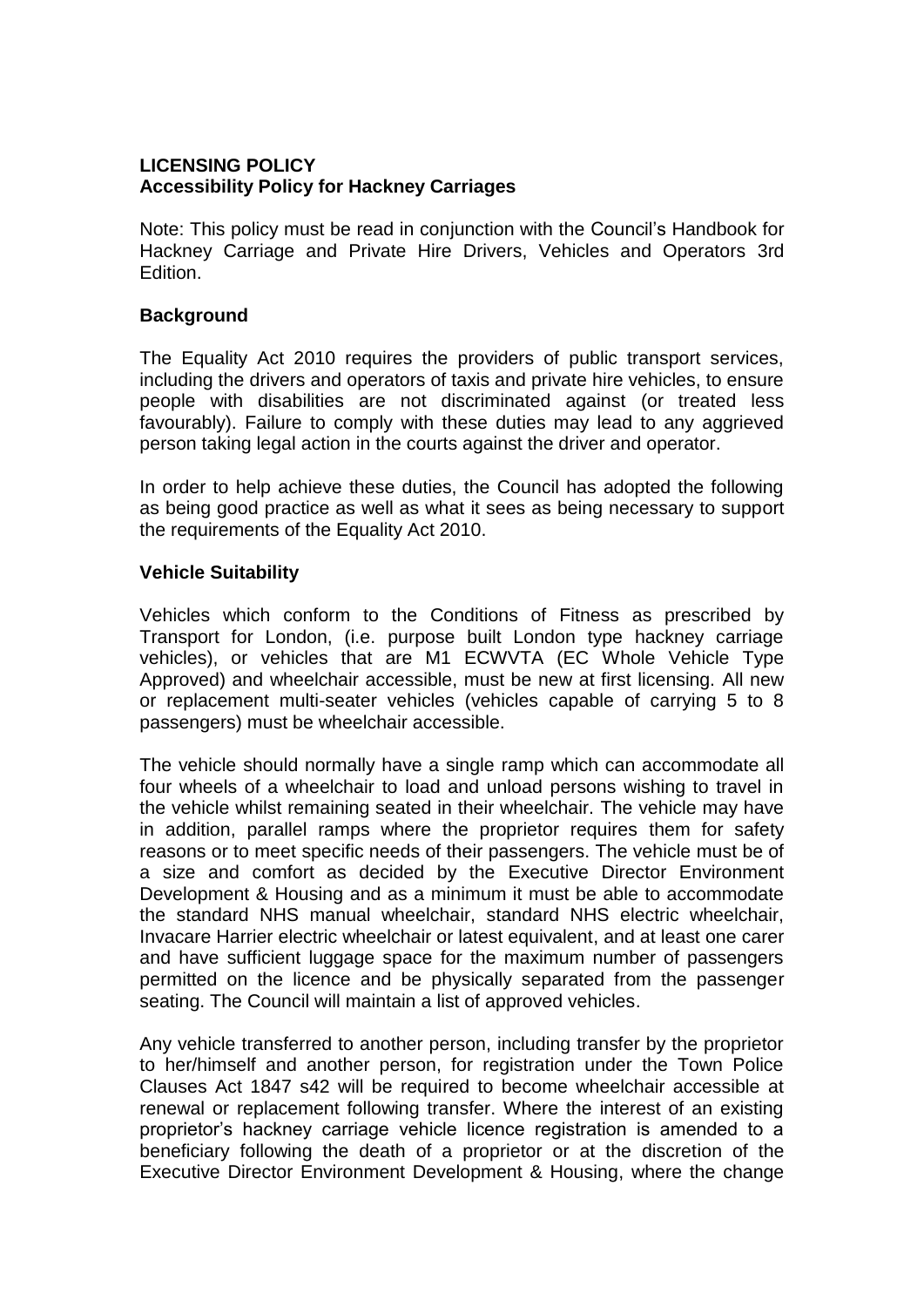of registration is required for reasons such as the incapacity of a proprietor or following a legal separation from a partner, and is not for financial gain, the vehicle is exempt from becoming wheelchair accessible at renewal unless previously required by licence conditions.

Rear-loading and side-loading vehicles will be permitted and designated as either Class RL or Class SL. Class RL is rear-loaders and Class SL is sideloaders. The Council will permit a mixed fleet of wheelchair accessible vehicles. However, rear-loaders are the preferred type. If the applicant requests a vehicle which is not in Class RL to be licensed the applicant is required to submit in writing (which can include e-mail) to the Council as licensing authority an application explaining why. The Council will aim to achieve a minimum of 60:40 rear-loaders: side-loaders. The Council may have to, from time to time; insist on rear-loaders if there is significant deviation from this target. Where possible this will be through discussions with the trade but it may be necessary for the Council to specify a specific class. However, applicants will have a right of appeal to the Courts.

In order to determine the suitability of a vehicle, it may be necessary for any vehicle to undergo a practical test to confirm suitability and class. Testing will include the types of wheelchair that can access the vehicle, any physical restrictions (e.g. having to lower their head to access the vehicle, excessive length ramps) and head height in the vehicle. Only vehicles on the approved list will be licensed as wheelchair accessible as decided by the Executive Director Environment Development & Housing following consultation with the Fed Centre for Independent Living and the trade.

Vehicles with sliding doors must have an audio warning when the doors are open. Extra handles be fitted in a position above the steps at the rear side entrances to the vehicle to assist passengers when getting into and out of the vehicle. A suitable additional step must also be provided at the rear side entrances to the vehicle. All vehicles must have CCTV installed and operated and maintained in accordance with as required by the Executive Director Environment Development & Housing.

The council will maintain a list of wheelchair-accessible hackney carriages and private hire vehicles in accordance with Sec 167 Equality Act 2010. All vehicles will be included in this Designated List if they conform to the accessibility requirements in force at the time.

The drivers of wheelchair accessible hackney carriages are required to have completed a training course approved by the Executive Director Environment Development & Housing on the embarking, disembarking and safe carriage of passengers in wheelchairs and must provide proof of training to the Council on request.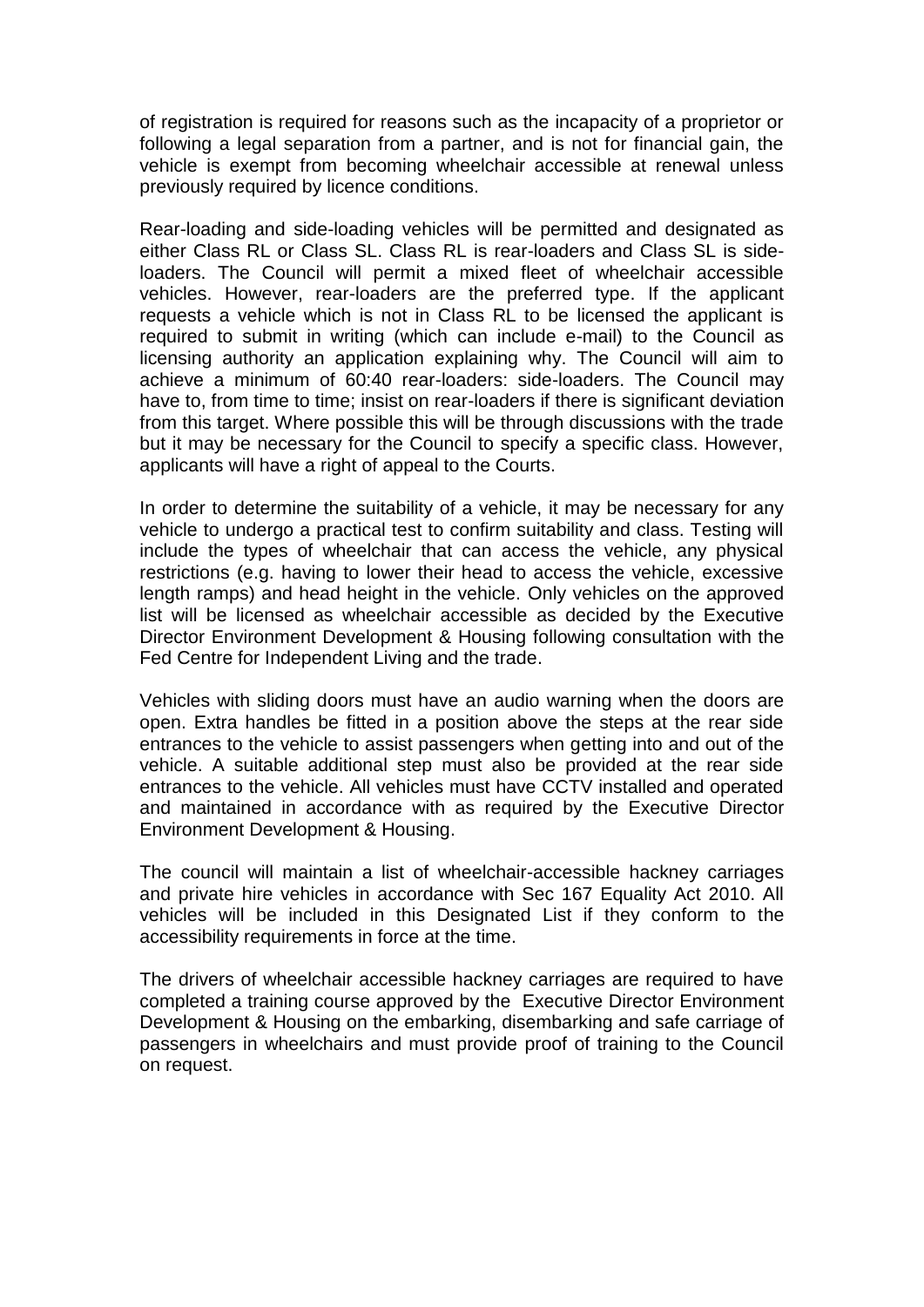### **Guidance from the Department for Transport Regarding Wheelchair Accessible Vehicles**

Vehicles should normally meet the requirements set out below. Any vehicle that does not meet these requirements may be considered on its own merits.

### **Ergonomic Requirements for Wheelchair Accessible Vehicles**

The department for transport commissioned ESRI and Ricability to undertake research on the ergonomics of taxi design that would make taxis available to the largest number of disabled people and has issued the following guidelines. Licensed vehicles are expected to meet or exceed these guidelines.

### **Taxis Ramps**

A steep ramp can make accessing a taxi difficult for wheelchair users; it may also represent a hazard for their assistants and taxi drivers. An ideal design would involve level entry from the kerb. If a gradient is required it should be less than 7º. Ramps should not provide an obstacle for pedestrians on the pavement and their length should be restricted to 1000mm. It is also important that ramps have a safety lip (50mm), are the same width as the door opening and comprise a single non-slip surface. Their edges should be highlighted to reduce the risk of trips.

### **Steps**

Some people cannot manage even a single step and may need a ramp with a gentle gradient if level entry isn't possible. If steps are necessary they should be restricted to a single step that is 100mm high. The steps should be the width of the door entry and be closed at the back without an overhang to reduce the risk of tripping.

### **Doors and Door apertures**

Narrow doors and a low head clearance can cause significant difficulties for ambulant passengers and wheelchair users. A door width of at least 850mm will provide adequate clearance for wider wheelchairs and walking frames. A door height of 1595mm is required to prevent painful stooping and to minimise the risk of a head strike for passengers with visual impairments. While hinged doors can provide a valuable form of support for passengers entering or leaving a vehicle, opening and closing them from the inside can be difficult for seated passengers and larger doors become a potential hazard for pedestrians on the pavement. Sliding doors can provide a large opening but secure latching must be ensured. Powered closure is now available in some vehicles and, if under the driver's supervision, this may provide an effective solution. Sliding doors are often associated with more generous door apertures but care must be taken to ensure that opening and closing efforts are kept below 70N. Again, powered closure may provide an effective solution. There are advantages and disadvantages associated with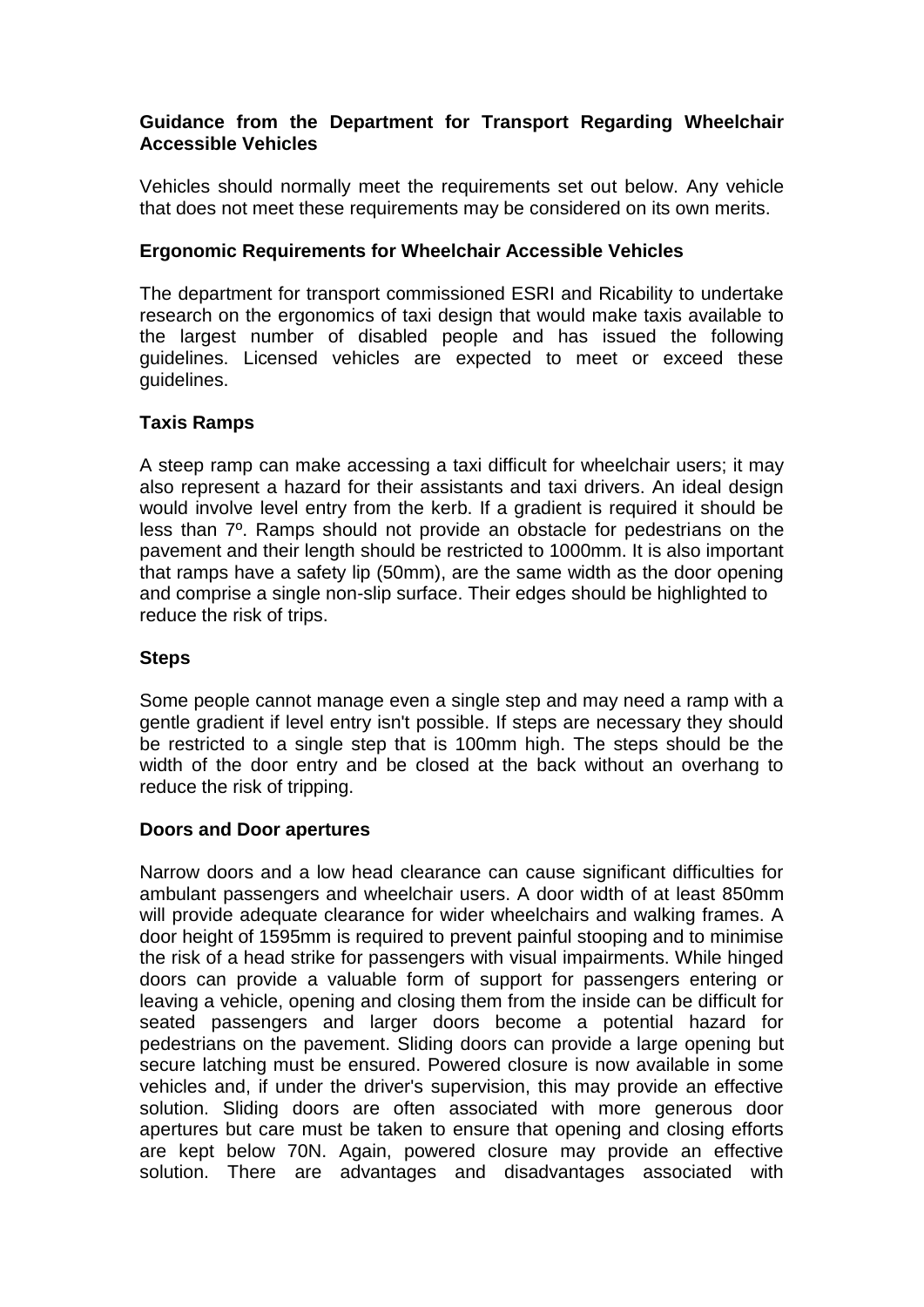wheelchair access from the side and rear of a vehicle. Side access does not require wheelchairs to negotiate a kerb or enter the carriageway and enables shallower ramp angles from the pavement. Rear access may be the most practicable means of access in non-urban environments. It may also enable simpler manoeuvres to a secure travelling position inside the vehicle but may not be possible from a taxi rank or kerbside. The requirements outlined above (ramps and door size) are applicable in both cases.

### **Passenger Compartment**

As low seats can be difficult for passengers with stiff or painful joints to use seat heights need to be between 430mm - 460mm from the floor and the squab should not have a pronounced angle. In order to accommodate passengers with limited leg flexibility a space of at least 1176mm between the seat back and any forward obstruction is required. A swivel seat (preferably powered) can provide a valuable alternate means of entry for passengers who find even a low single step difficult to negotiate. It is important that such seats provide a sense of security for the passenger while they are in operation and that they are large enough to provide a secure and comfortable ride. An interior roof height of at least 1625mm (ideally 1825) is required. If internal space is limited then it is important that passengers can access seats as directly as possible from an entrance. If there is a more generous provision (as when wheelchairs can also be accommodated in front of the passenger seats) it is important that there is sufficient internal height to prevent the need to stoop. Adequate provision of grab handles is an important requirement in ether case. Manoeuvring space measuring' to identify that this research is referring to manoeuvring space only and has not considered the kinematics of a wheelchair occupant during a vehicle impact at least 1300mm by 1340mmis required. This assumes that the wheelchair will be carried facing backwards and there is a side entrance. If the wheelchair is to face forwards then a slightly larger manoeuvring space is required. The position of the side door affects the manoeuvring space required and for forward facing carriage the manoeuvring space is minimised if the door way is set back from the main bulkhead.

# **Handles and Grab Handles**

Door handles that allow the passenger to use their whole hand to exert leverage and a range of opening strategies are preferable. Handle operation and latching efforts should be minimised to assist passengers who have limited upper body strength. Grab handles play an important role in supporting access and providing stability support whilst passengers are inside a vehicle. The precise location will be dependent on the design of the vehicle and, in particular, the means of entry (i.e. step, ramp, swivel seat etc). Handles should have a diameter of 40mm and surface clearance of 45mm. For standing passengers (travelling in other modes of public transport) a height of around 900mm is recommended. However, lower positioning is more appropriate for handles in taxis intended to assist passengers getting up from seats or children climbing into a vehicle Horizontal handles are more helpful inside a vehicle but vertical handles are recommended for doorways.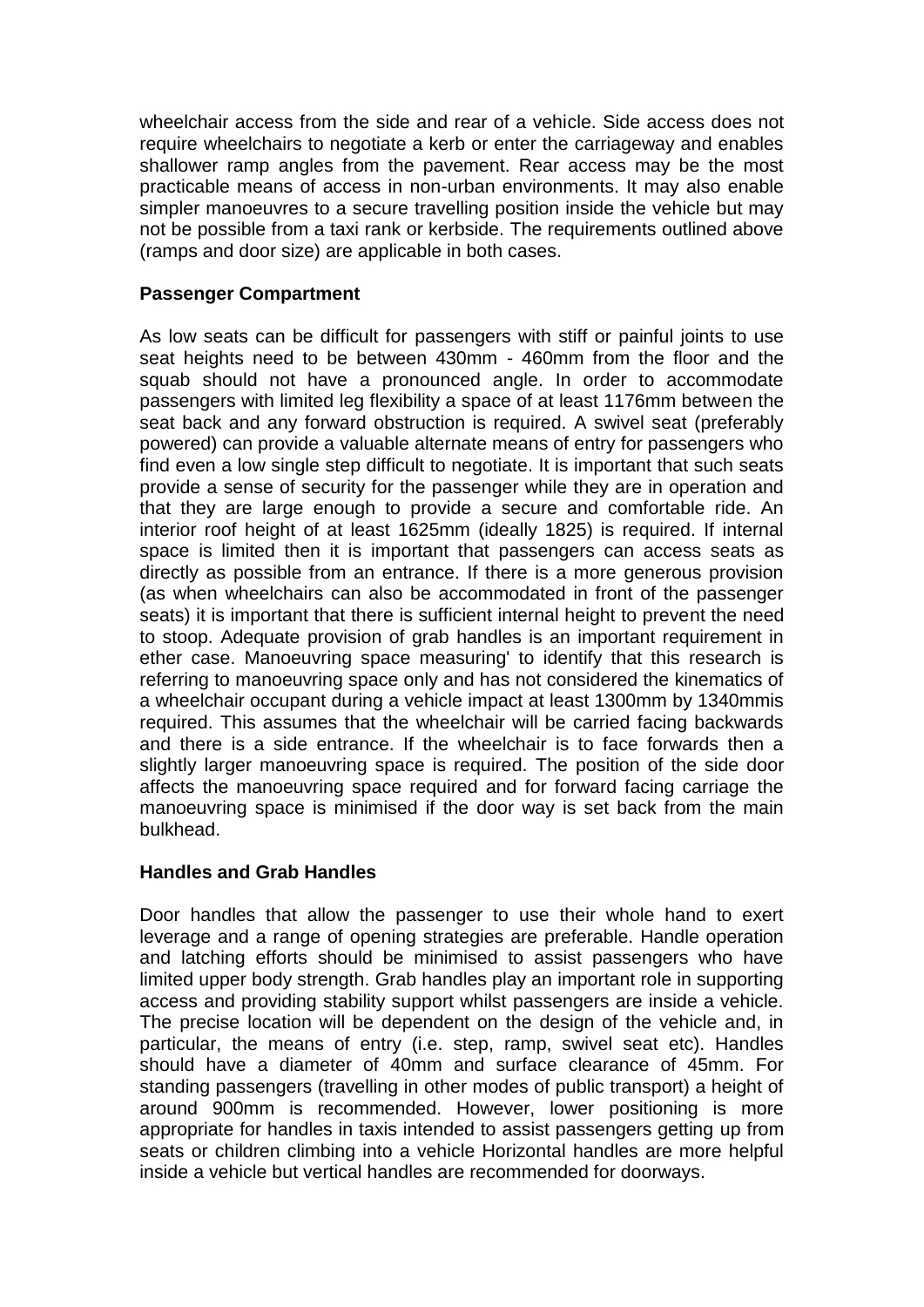# **Visibility and Lighting**

For passengers with impaired vision feature and edge high-lighting can provide important assistance. The following features should be visually emphasised: exterior and interior door handles, step and ramp edges, door edges and door apertures, grab handles, seat edges and facilities provided to allow communication with the driver. Ambient lighting within the passenger compartment should be at least 150lux but higher levels of illumination may cause distraction for the driver and adaptation problems for some passengers alighting into a dark street. Brighter feature lighting (>200lux) is recommended for steps, the meter display and the communication window. In all cases lighting sources should be positioned so as to prevent shadowing.

### **Additional Information for Drivers**

### **Duties to assist Passengers in Wheelchairs**

Section 165 of the Equality Act 2010 deals with the imposition of duties on the drivers of designated wheelchair accessible taxis and private hire vehicles to assist passengers who use wheelchairs. Designated vehicles are those listed by the licensing authority under section 167 of the Equality Act 2010.

### **Designated Vehicles**

A list of wheelchair-accessible hackney carriages and private hire vehicles will be maintained by the Council in accordance with Sec 167 Equality Act 2010.

All vehicles will be included in this Designated List if they conform to the accessibility requirements in force at the time.

The duties are:

- to carry the passenger while in the wheelchair;
- not to make any additional charge for doing so;
- if the passenger chooses to sit in a passenger seat, to carry the wheelchair;
- to take such steps as are necessary to ensure that the passenger is carried in safety and reasonable comfort; and
- to give the passenger such mobility assistance as is reasonably required.

NB Mobility assistance is assistance -

- To enable the passenger to get into or out of the vehicle
- If the passenger wishes to remain in the wheelchair, to enable the passenger to get into and out of the vehicle while in the wheelchair
- To load the passenger's luggage into or out of the vehicle
- If the passenger does not wish to remain in the wheelchair, to load the wheelchair into or out of the vehicle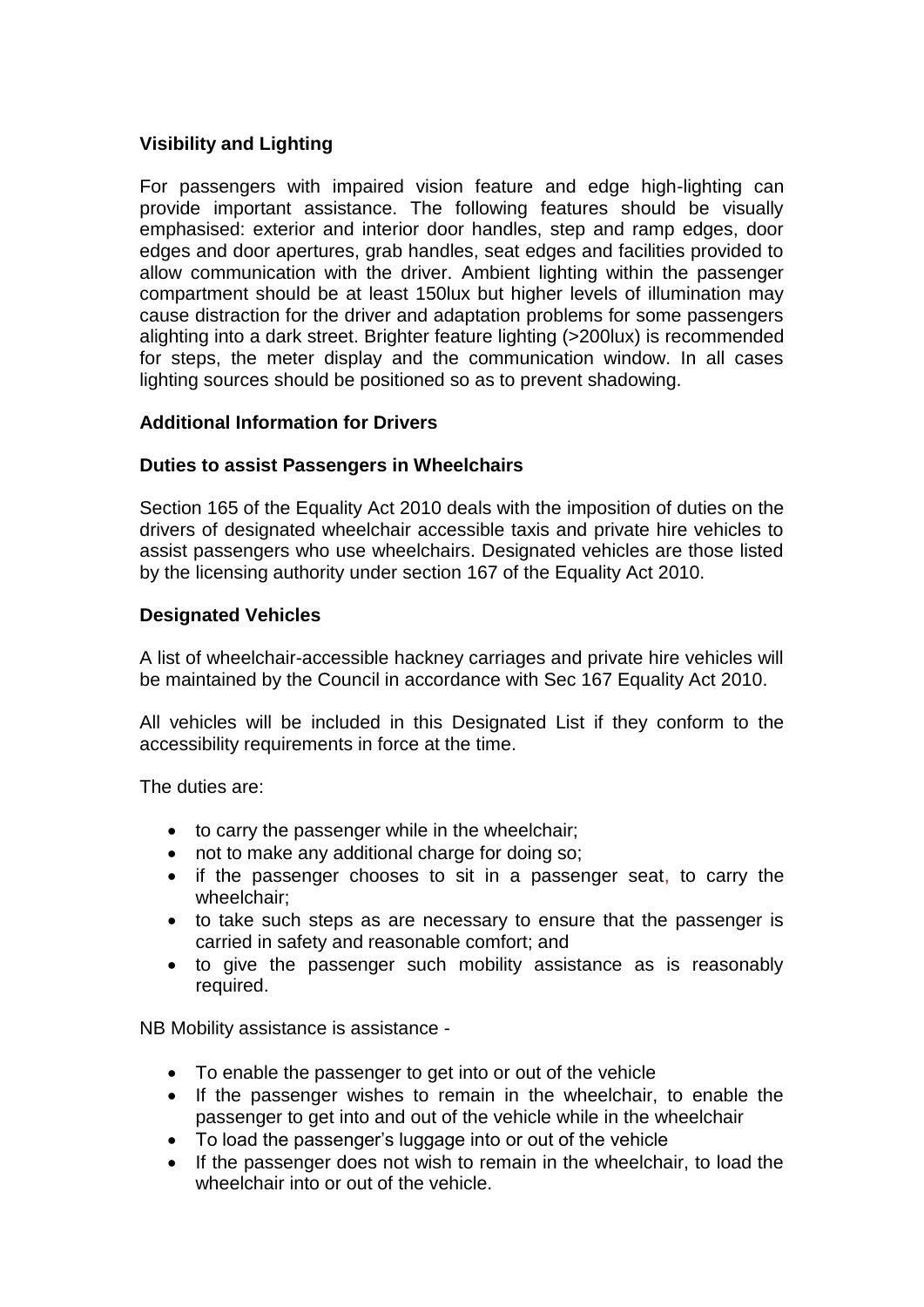**Exemptions from the duties -** Section 166 requires licensing authorities to exempt drivers from the duties to assist passengers in wheelchairs if they are satisfied that it is appropriate to do so on medical grounds or because the driver's physical condition makes it impossible or unreasonably difficult for him or her to comply with the duties.

### **Advice to drivers when carrying disabled passengers**

Taxis are an important, and sometimes the only means of transportation for many disabled people.

It is important to remember that disabilities are not always visible. It may not be immediately obvious to you that the person has a disability or special requirements. Physical access for people who use wheelchairs is obviously important but an accessible vehicle is only part of the answer. Your attitude and understanding of the problems that may be faced by disabled people is very important.

Vehicles, streets, the built environment and your operating practices, can all provide obstacles for disabled people. Never make assumptions, always ask what help (if any) a passenger may need from you. Make sure that you are familiar with any access and safety equipment in your vehicle. Be ready to help, but do not insist on helping. If you are asked to help, listen carefully to the information given, or ask what is the best way to assist.

The following is some basic advice to assist you in giving the best service to your passenger.

### **Wheelchair Users**

If a passenger is a wheelchair user, you should:

- Leave the passenger in a safe and convenient place which enables them to move away independently.
- Make sure that the brakes of the wheelchair are on during the journey.
- Secure the wheelchair with clamps or straps and suggest that the passenger uses the seat belt provided. You may also need to assist them with the seat belt.
- Avoid sudden braking or acceleration. Be careful when going over speed humps etc.
- Ensure that they travel forwards or backwards and never travel sideways in the vehicle.

Consider asking the passenger to move to a safer or more accessible pickup/drop-off point nearby

These are important safety rules that apply to all wheelchair users whether manual or powered wheelchairs and you will need to carry out your own risk assessment to decide if it is safe to load and unload the passenger safely and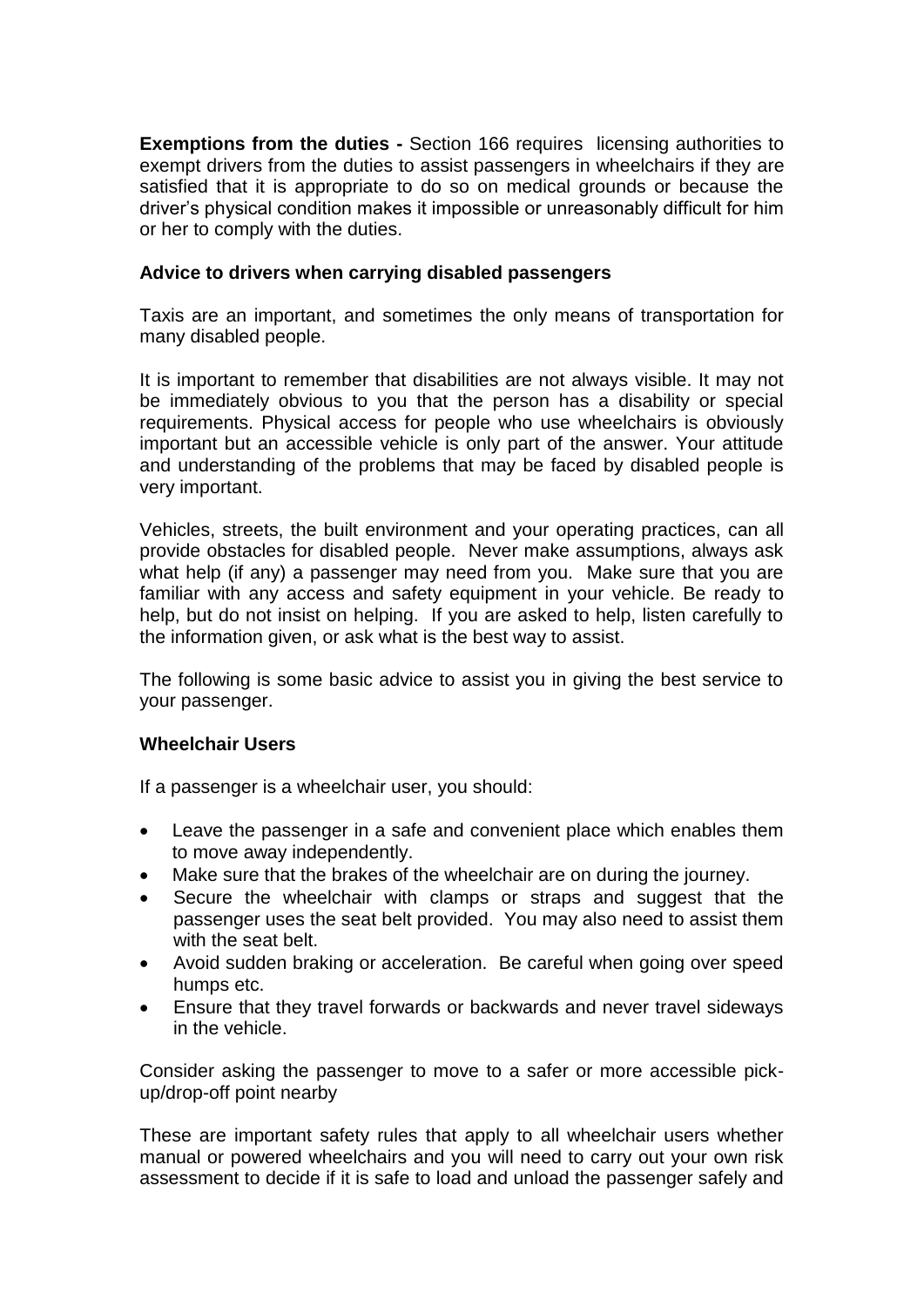whether you can do it on your own or need assistance from another driver. If you do need assistance the passenger will need to pay for both vehicles.

If you drive a saloon car, you may still be able to take wheelchair users provided that the passenger is able and willing to transfer. In those circumstances, you should ask the passenger what help they require, listen to their response, and act only as advised. Take care when loading the wheelchair into the boot. Wheelchairs can be expensive to repair or replace and without it the passenger may be totally immobile. Some wheelchairs are collapsible and some parts, such as handles and plates may come away easily, so care needs to be taken when folding or loading collapsible wheelchairs.

### **Ambulant Disabled people**

Whilst some disabled people may use crutches or sticks, many who have mobility difficulties, will not. People, with arthritis in particular, may be unable to walk using a stick or crutches due to painful upper limbs. If the passenger appears to have walking difficulties, or is frail or elderly, always:

- Offer to fit the additional step if there is one this reduces the first step and makes it easier to get into vehicles. If in an MPV, ask whether pulling up as close as possible to the kerb would be helpful. For saloon cars this may not be useful because it increases the height the passenger has to drop down to the seat and may make it more difficult for them to get out of the seat at the end of the journey.
- If you have used a swivel seat, (as in purpose built London type hackney carriage vehicles) make sure it is locked back in position once inside the vehicle.

# **Blind or partially sighted Passengers**

If a passenger is blind or partially sighted, ask what assistance they require and always:

- Look out for the "TAXI" sign which may be held out by some visually impaired people in order to hail a cab.
- If you are knowingly collecting a blind or partially sighted passenger from a pre-booked location, knock at the door on arrival – do not remain in the cab and hoot your horn.
- If your customer would like to be accompanied to or from the entrance of a building, offer them your arm (gripping you just above the elbow will enable them to be guided more easily).
- Tell your passenger whether they are entering a saloon car or purposebuilt cab.
- Demonstrate which way the doors open where appropriate.
- If possible, place a visually impaired person's hand on the open door and indicate the position of the roof.
- Make sure the passenger(s) know which way the vehicle is facing.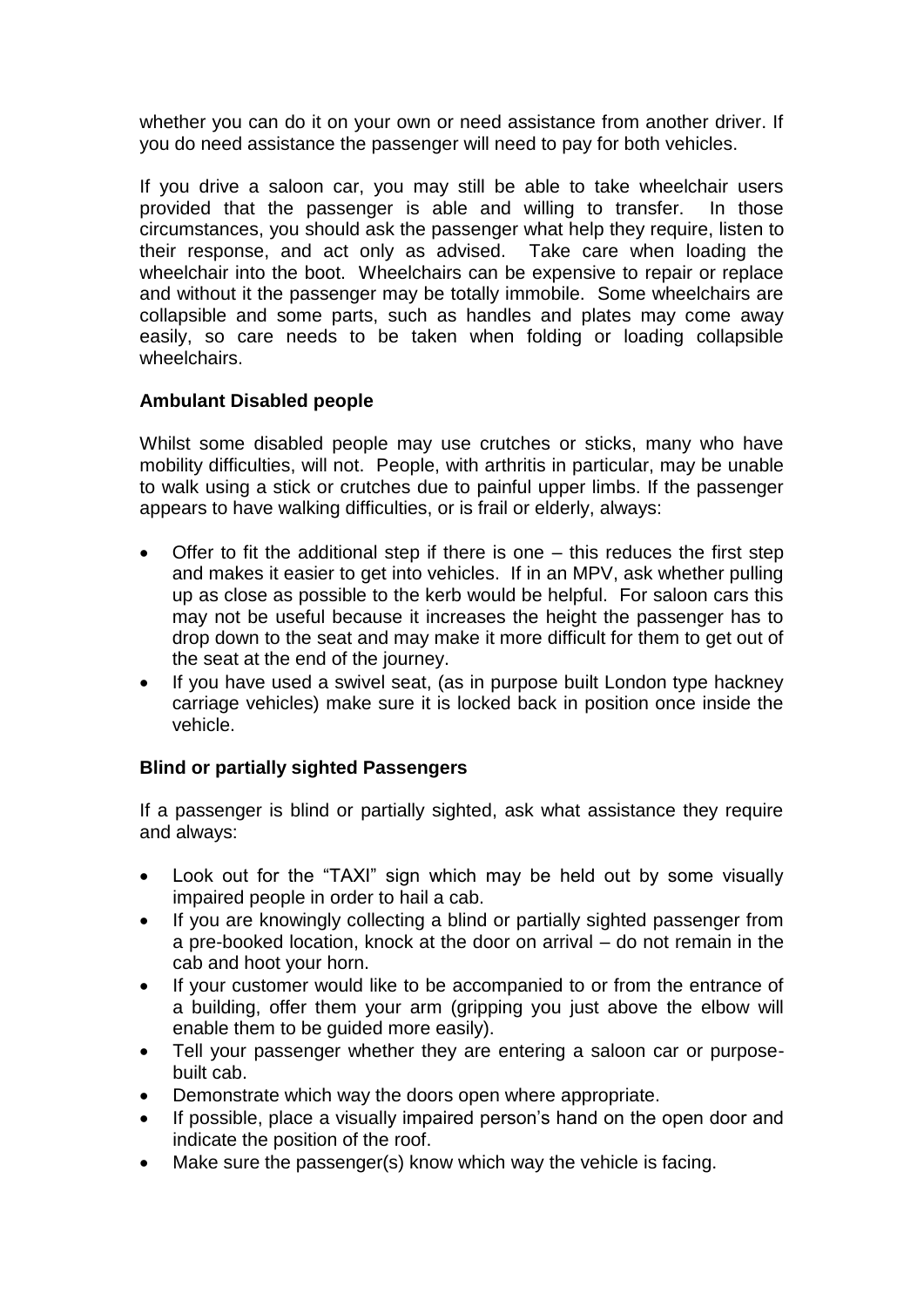- Make sure the passenger(s) are seated and have secured the seat belt (where applicable) before you move off. They may require assistance with the belt.
- Tell passenger(s) if you are taking a different route from that which they might expect, or if there is a hold-up or diversion.
- Tell passenger(s) the fare and count out the change.
- Set the passenger(s) down in a safe place and make sure they know where they are going.
- Remember guide dogs and other assistance dogs are trained to remain on the floor of a vehicle and will not abuse your vehicle. Refusal to carry an assistance dog without an exemption certificate is an offence under the Equality Act and is in contravention of the conditions of your licence. In saloon cars, there is more room for the dog on the floor in the front of the vehicle.

### **Hearing Impaired Passengers**

If a passenger's hearing is impaired, always:

- Look at them when you are speaking. Speak clearly, but do not shout and do not use your hands to gesticulate in front of your face.
- Have a pad of paper and pen handy, as it is sometimes easier to communicate in writing.
- Make sure that they are aware that you have understood their instructions and that you know where the passenger is going.

### **People with learning disabilities**

In Brighton & Hove there is a scheme called Thumbs Up which includes ten tips for providing good customer service to people with learning disabilities. This is what you should be doing:

- Listen to what the person is saying
- Give the person extra time
- Use plain English that avoids jargon
- Use pictures as well as writing
- If the person has a carer, talk to the person rather than the carer
- If the person asks for help, show them as well as tell them
- Not ignore bullying Do your best to help if you think someone is being bullied
- Offer good customer services If you notice someone may need extra help, offer it. For example with shopping bags and making sure the person is safely inside their destination will always be appreciated. People with learning disabilities may also require assistance understanding money
- Offer help with access if we think someone needs it
- Do your best to make your service accessible to people